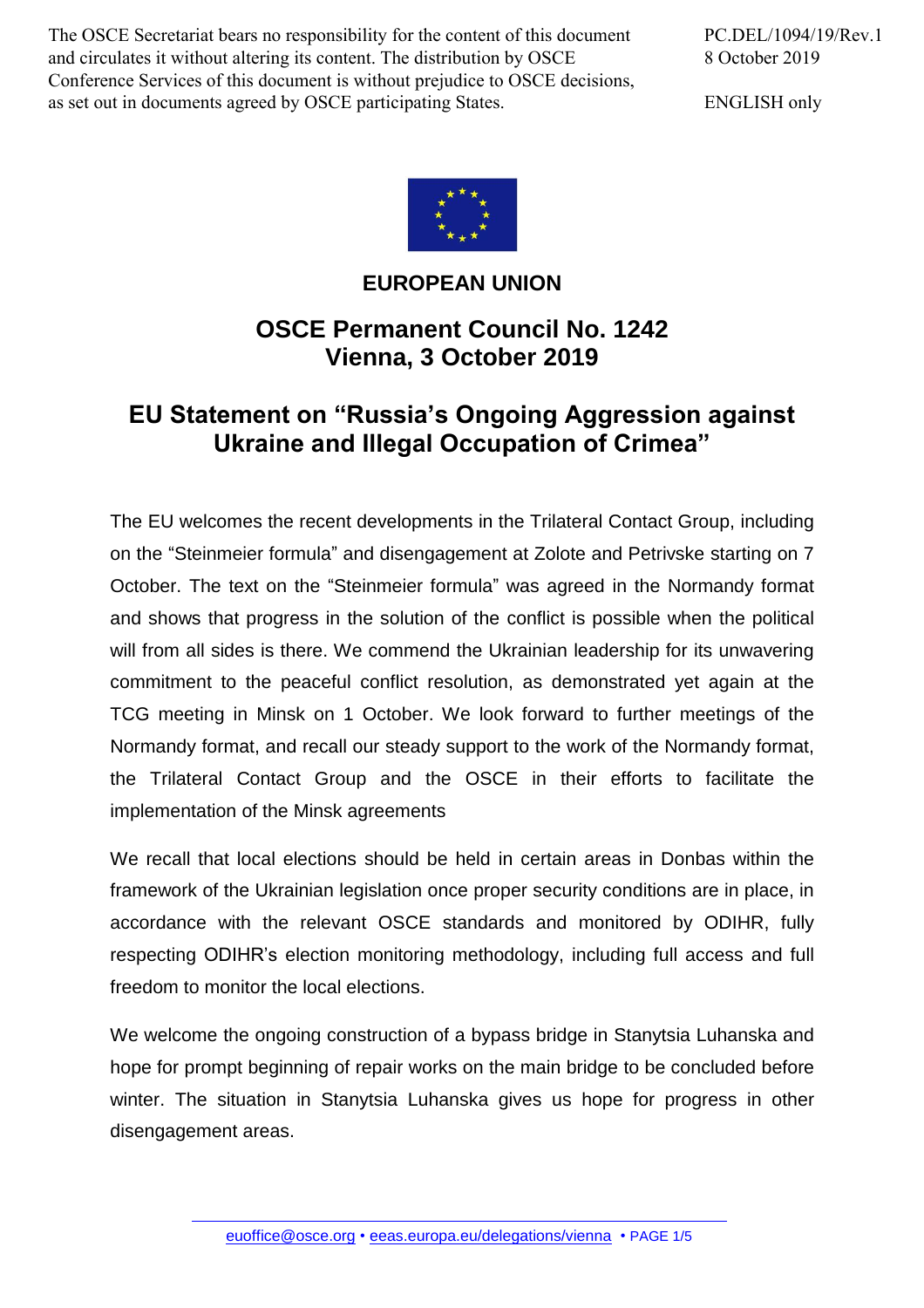However, the EU remains concerned about the volatile situation in the conflict areas and the SMM reports of several significant spikes in ceasefire violations resulting in a number of civilian casualties. We strongly encourage strict adherence to the ceasefire recommitment of 21 July. Last week the SMM continued to observe the presence of weapons in violation of withdrawal lines and mines, some of which were spotted for the first time. We once again reiterate our call to disengage, withdraw heavy weapons and step up efforts for comprehensive mine action. All Minskregulated weapons must be withdrawn. All foreign armed formations, military equipment and mercenaries must be removed from Ukraine. Re-establishing full Ukrainian control over its state border is essential.

Mr. Chairman, the SMM remains our source of reliable information of the situation on the ground. We highly value its regular and thematic reports. For example, we found both important and very worrisome the report of 10 September on the impact of the conflict on religious organisations in the non-government controlled areas of Ukraine. Organisations deemed to belong to "non-traditional" religious denominations were being denied registration or banned. The EU attaches the greatest importance to the promotion and protection of freedom of religion or belief as a fundamental human right, an essential pillar of safe and peaceful societies. We call on Russia to use its considerable influence over the armed formations it backs to guarantee the freedom of religion or belief.

Equally important is the latest report on the restrictions of the SMM's freedom of movement and other impediments. In order for the monitors to be able to do their job properly, their freedom of movement cannot be hindered. The safety and security of the SMM is of primary importance. The EU strongly deplores any attempts to harass, intimidate or impede the work of SMM personnel and condemns the continued threats and restrictions to the SMM, which occur predominantly in non-government controlled areas. This practice hampers the SMM from fulfilling its mandate. The SMM must have safe, secure, unconditional und unimpeded access to the entire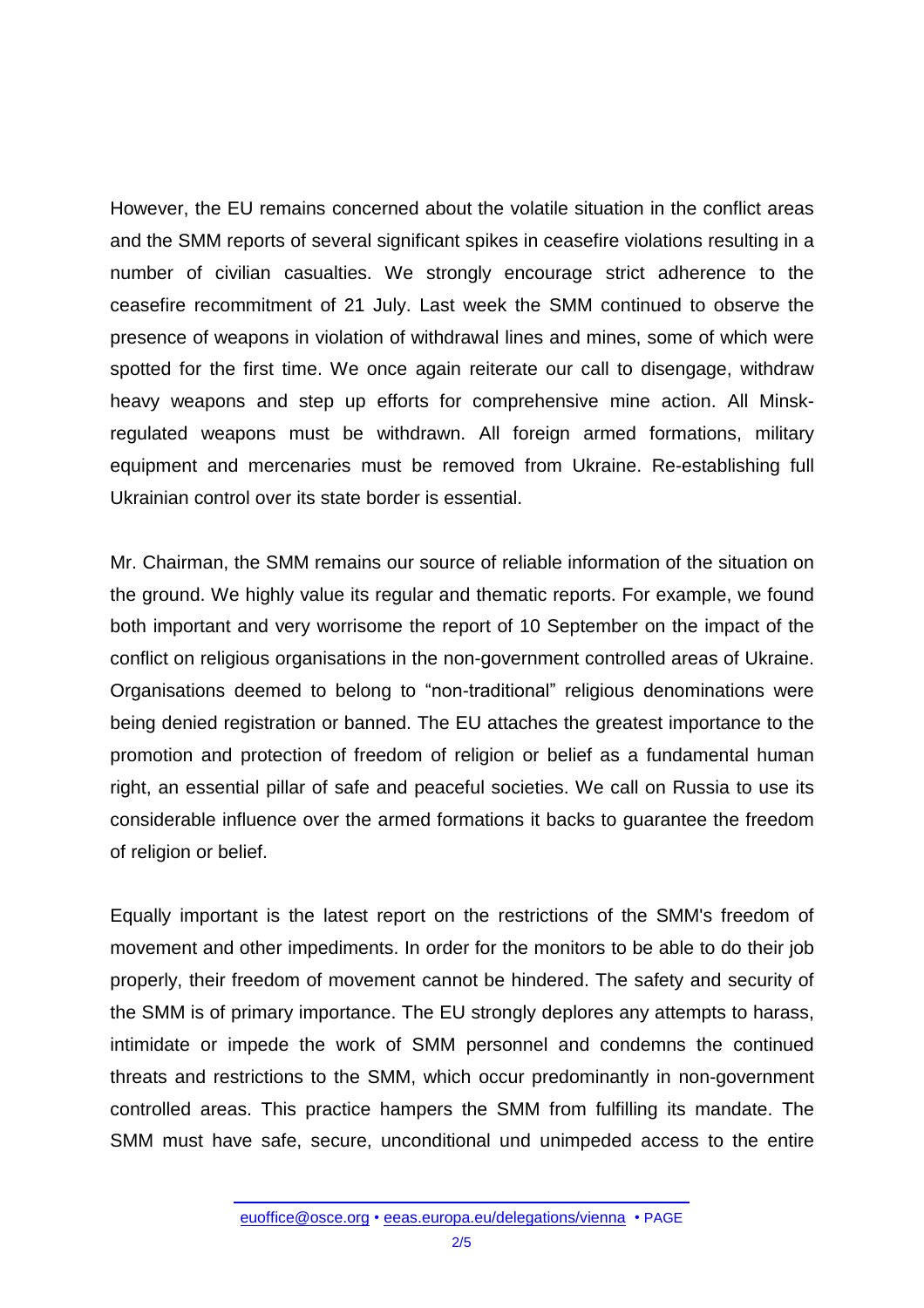territory of Ukraine. This includes the illegally annexed Crimea and the city of Sevastopol and along the Ukraine-Russia state border, to which the SMM is systematically denied access by Russia-backed formations. We once again deplore targeting of SMM assets, including SMM UAVs, by means of signal interference and small arms fire. Those responsible for any willful damage, destruction or loss of SMM UAVs and other assets should be held accountable, both politically and financially.

On 19 September, the 84th so-called "humanitarian convoy" was observed entering Ukrainian territory from Russia at the Donetsk Border Crossing Point. As in previous cases, this happened without the consent of the Ukrainian authorities and in clear violation of Ukraine's sovereignty and territorial integrity, as well as of fundamental international humanitarian principles. The Minsk agreements foresee that humanitarian aid will be delivered through an international mechanism. An agreement on this in the humanitarian working group remains crucial.

We have just returned from the OSCE Human Dimension Implementation Meeting where we heard from civil society activists about the dire human rights situation in the Autonomous Republic of Crimea and the City of Sevastopol following Russia's illegal annexation. The EU remains deeply concerned by reports of enforced disappearances, arbitrary arrests, torture and abuse, and other grave human rights abuses, as noted by the UN Secretary General's report on the situation of human rights in the Autonomous Republic of Crimea and the city of Sevastopol, Ukraine. We reiterate our call for full access to the Crimean peninsula for UN OHCHR, the OSCE SMM, OSCE institutions and other international human rights monitoring organisations. We once again call on Russia to release the over 70 Ukrainian political prisoners illegally detained in Russia and on the Crimean peninsula.

We reiterate our utmost concern about the Russian presidential decrees and their extensions, enabling the simplified issuing of Russian passports to Ukrainian citizens, which constitutes yet another attack on the sovereignty of Ukraine and runs counter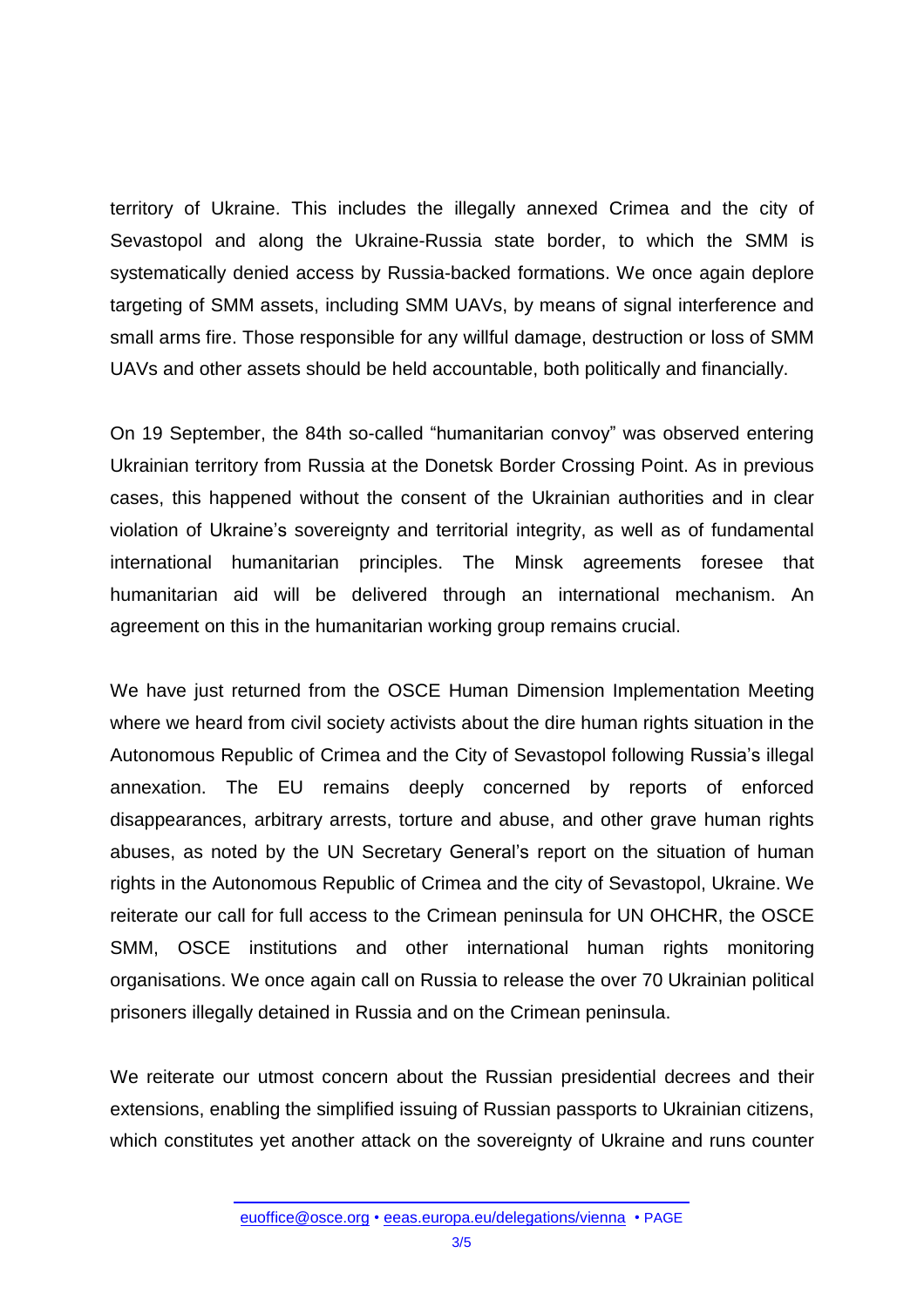to the spirit and objectives of the Minsk agreements. We will continue to monitor the situation in eastern Ukraine and stand ready to consider further options, including non recognition of Russian passports issued in contradiction to the Minsk agreements, in close coordination with our international partners.

We reiterate our position on the unjustified use of force by Russia near the Kerch Strait on 25 November 2018, its negative impact in the Black and Azov seas and Russia's violations of international law. We call on Russia to return to Ukraine's custody the three vessels seized in the Black Sea on 25 November last year, in accordance with the binding order of the International Tribunal for the Law of the Sea. We further call on Russia to ensure unhindered and free passage to and from the Sea of Azov, in accordance with international law. Respect for international court rulings is fundamental for an international rules-based order.

The EU remains firm in its call on all sides to swiftly and fully implement the Minsk agreements and honour their commitments in full in order to achieve a sustainable political solution to the conflict in line with OSCE principles and commitments. We call on Russia to fully assume its responsibility in this regard and to use its considerable influence over the armed formations it backs to meet the Minsk commitments in full. Respect for these principles and commitments must be restored. We again call on Russia to immediately stop fuelling the conflict by providing financial and military support to the armed formations, and we remain deeply concerned about the presence of Russian military equipment and personnel in areas held by Russiabacked armed formations. The duration of the European Union's economic sanctions against Russia is linked to the complete implementation of the Minsk agreements.

The EU recalls its unwavering support to the sovereignty, territorial integrity, unity and independence of Ukraine within its internationally recognised borders, and calls upon Russia to do likewise. We urge Russia to uphold these fundamental principles that it has itself invoked many times and to contribute, by acts and public